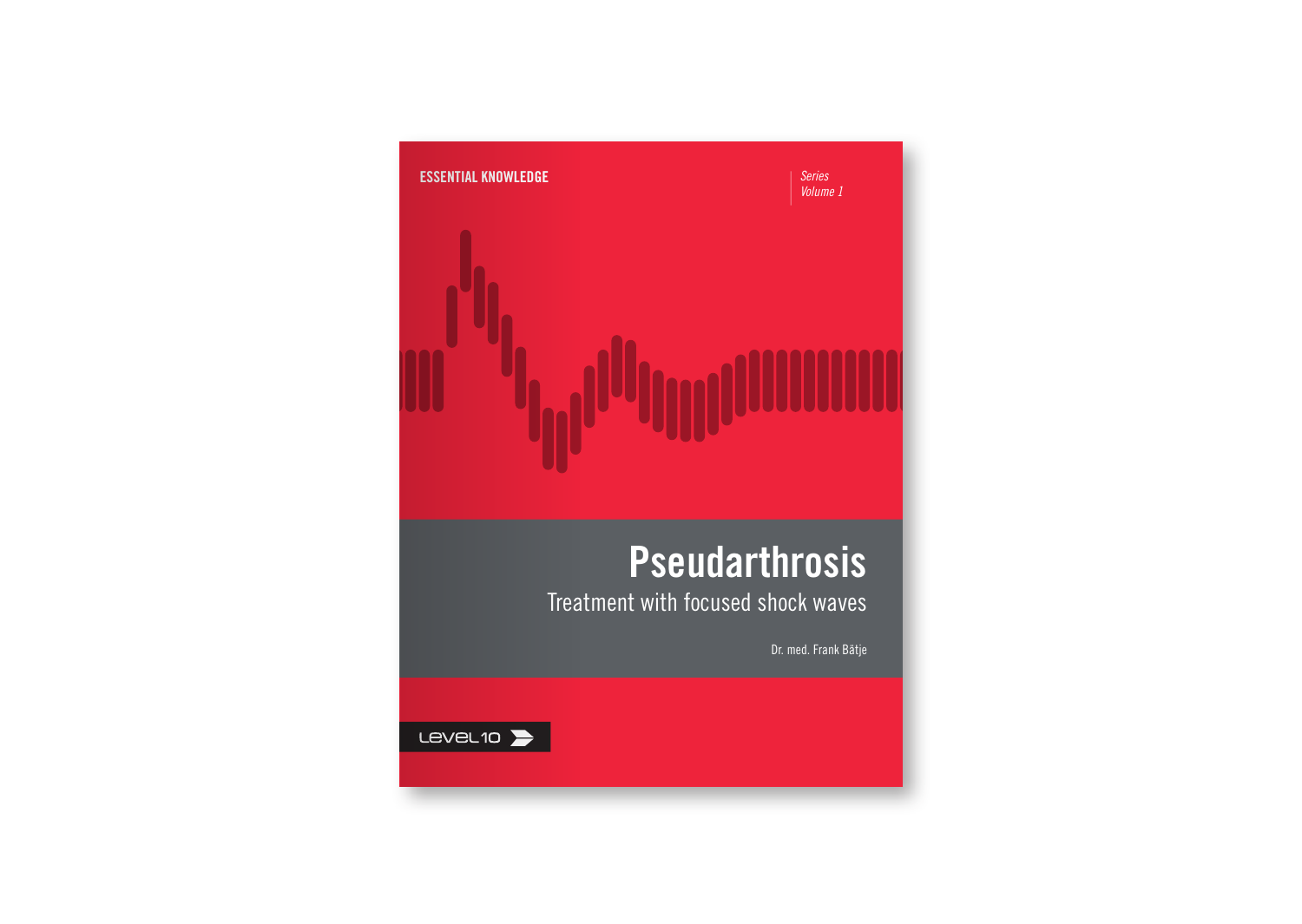1st edition September 2016 Print run: 1000 All rights reserved. Level10 Buchverlag Daniela Bamberg, Lise-Meitner-Str. 6, 74074 Heilbronn, Germany, www.level-books.de

Author: Dr. med. Frank Bätje Photos: Storz Medical AG and Dr. med. Frank Bätje

All parts of this publication are copyright-protected. Any use outside the limits of the Copyright Law is not permitted without the publisher's permission and is liable to prosecution. This particularly applies to reproduction, translation, microfilming and storage and processing in electronic systems.

The use of generic names, trade names, product designations etc. does not imply, even in the absence of a specific statement, that such names are exempt from the relevant protective laws and regulations and therefore free for general use.

Design: BAMBERG kommunikation GmbH Printing and binding: WALTER Medien GmbH Raiffeisenstraße 49-55, 74336 Brackenheim Printed in Germany

ISBN 978-3-945106-06-8

| <b>CONTENTS</b> | Preface                                                                                        | ×  |
|-----------------|------------------------------------------------------------------------------------------------|----|
|                 | Dr Frank Bätje: a portrait                                                                     | m  |
|                 | Pseudarthrosis                                                                                 | 12 |
|                 | Actiology                                                                                      | R  |
|                 | Classification of pseudarthrosis types                                                         | 15 |
|                 | Treatment options for pseudarthrosis                                                           | T7 |
|                 | Shock wave therapy of pseudarthrosis                                                           | 21 |
|                 | Shock wave therapy: its mode of action                                                         | 27 |
|                 | Shock wave therapy: indications and contraindications                                          | 30 |
|                 | Preparation and treatment                                                                      | 32 |
|                 | Appropriate indications, influence on risk factors.<br>precise imaging and target localization | 33 |
|                 | Positioning the shock wave focus in the pseudarthrosis gap                                     | 34 |
|                 | Precise target localization and shock wave application                                         | 28 |
|                 | Application overview and use of focused shock waves                                            | 42 |
|                 | Number of therapy sessions                                                                     | 46 |
|                 | Treatment practice                                                                             | 48 |
|                 | Shock wave therapy: follow-up care                                                             | ×6 |
|                 | Potential side-effects and complications                                                       | 58 |
|                 | Other treatment options                                                                        | 65 |
|                 | Combining different techniques                                                                 | 62 |
|                 | ESWT in combination with platelet-rich plasma (PRP)                                            | 64 |
|                 | ESWT in combination with pulsed electromagnetic field therapy                                  | 66 |
|                 | Outlook                                                                                        | 70 |
|                 | Bibliography                                                                                   | 74 |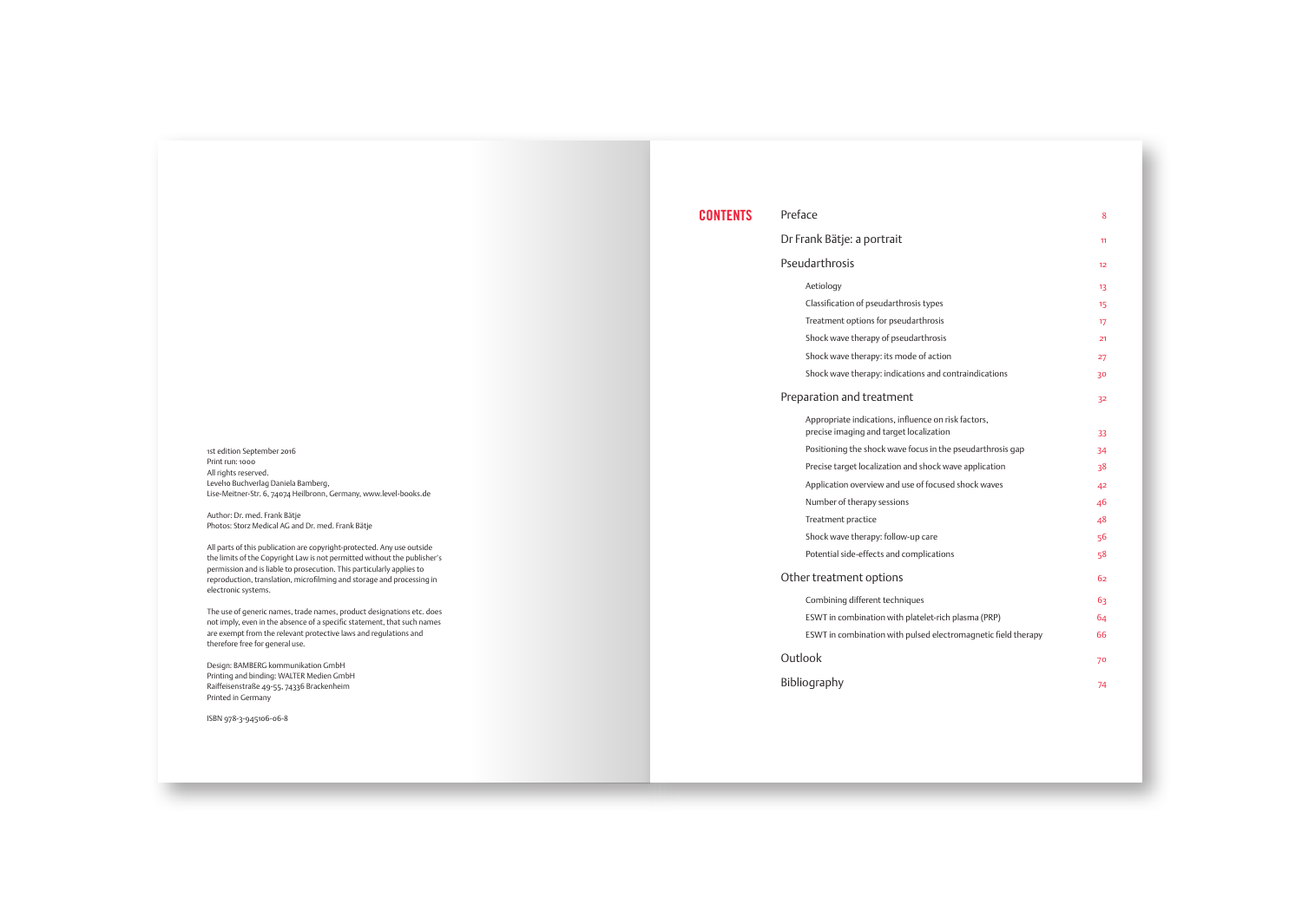# **PSEUDARTHROSIS**

/ Aetiology

/ Classification of pseudarthrosis types

/ Treatment options for pseudarthrosis

/ Shock wave therapy of pseudarthrosis

/ Shock wave therapy: its mode of action

/ Shock wave therapy: indications and contraindications

# **AFTIOLOGY**

Pseudarthrosis – from the ancient Greek words "pseudes" (false) and "arthros" (joint) – refers to the failure to heal of a broken bone or an osteotomy. A fracture, osteotomy or surgical stiffening of a joint is generally followed by osseous healing. The time it takes for stable bony fusion to occur depends on various factors:

| Type of bone (long narrow bones, vertebral bodies, etc.);

| Location of fracture (diaphyseal, metaphyseal, etc.);

| Form of fracture (transverse fracture, spiral fracture, etc.);

| Nature of traumatological care (internal fixation, external fixation, conservative, etc.).

If there is certainty that bony consolidation failed to occur, we speak of a pseudarthrosis (i.e. a nonunion).

Some forms of fracture are more typical than others and are therefore conducive to standardized osteosynthesis procedures. Rarer fracture types are subject to a wider range of treatment methods and are more likely to postoperatively develop into non- or malunions. The incidence of bonehealing problems or genuine pseudarthrosis differs considerably from bone to bone, even where conditions are comparable (primary specialist traumatological care, high medical standards, patients in averagely good health, etc.). For example, pseudarthrosis occurs more frequently after fractures of the medial third of the clavicle than at the lateral malleolus. Following arthrodesis it is more likely to develop at the upper than the lower ankle joint.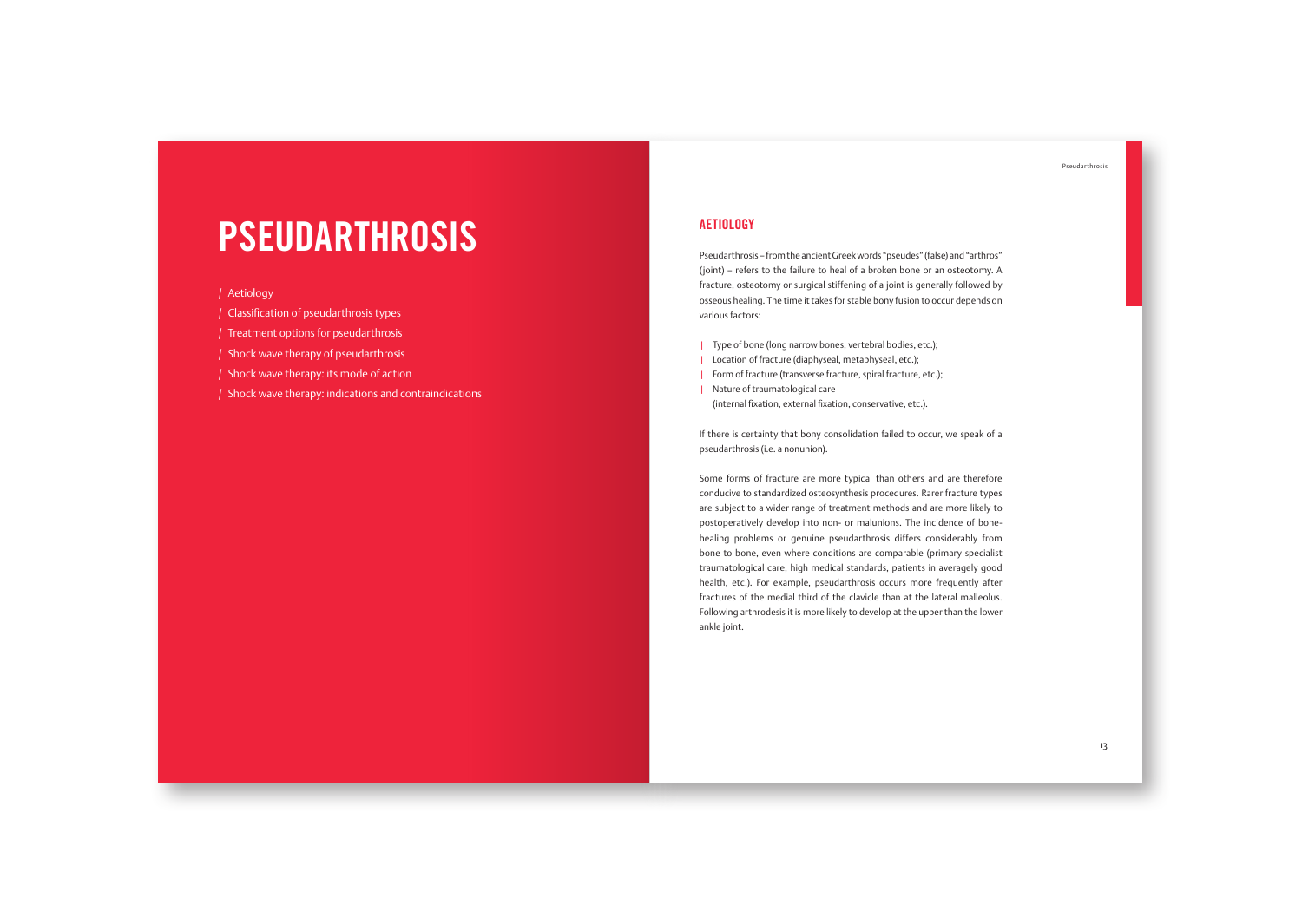The guidelines of the German-speaking International Society for Extracorporeal Shock Wave Therapy (DIGEST) recommend that therapists choose the electrohydraulic and electromagnetic systems to treat bonehealing problems, as there is a good deal of evidence to support them.

#### Recommendation for treatment by DIGEST<sup>4</sup>

*Based on the literature, treatment of pseudarthrosis with electromagnetic and electrohydraulic shock waves is recommended.* 

#### | Electrohydraulic

Single treatment, with second or third treatment possible after 3-6 months Frequency: 1-4 Hz, 3,000 pulses on average, energy flux density (EFD): 0.3-0.4 mJ/mm2

#### | Electromagnetic

3-4 treatments at intervals of 4-7 days Frequency: 1-4 Hz, 4,000 pulses, energy flux density (EFD): 0.4-0.7 mJ / mm<sup>2</sup> (long bones), 0.1 mJ / mm<sup>2</sup> (scaphoid bone)

| Piezoelectric No relevant literature available

| Radial pressure wave therapy No relevant literature available

### FOCUSED SHOCK WAVES VS. RADIAL PRESSURE WAVES

Focused shock waves are (in physical terms) the genuine shock waves that converge into a focal zone in which energy of a preset flux density is released. Modern devices allow variable penetration depths making it possible, for example, to treat a deep femoral fracture just as individually as a superficially located olecranon fracture. The size of the focal zone (e.g. that of a bean or cigarette filter) varies between devices.



Since radial pressure waves are ballistically generated and hence divergent, they reach only relatively superficial locations. With regard to energy flux density, they are consistently low in energy and, as such, have not yet played any part in the treatment of bone-healing problems.



*Fig. 15 Radial handpiece*